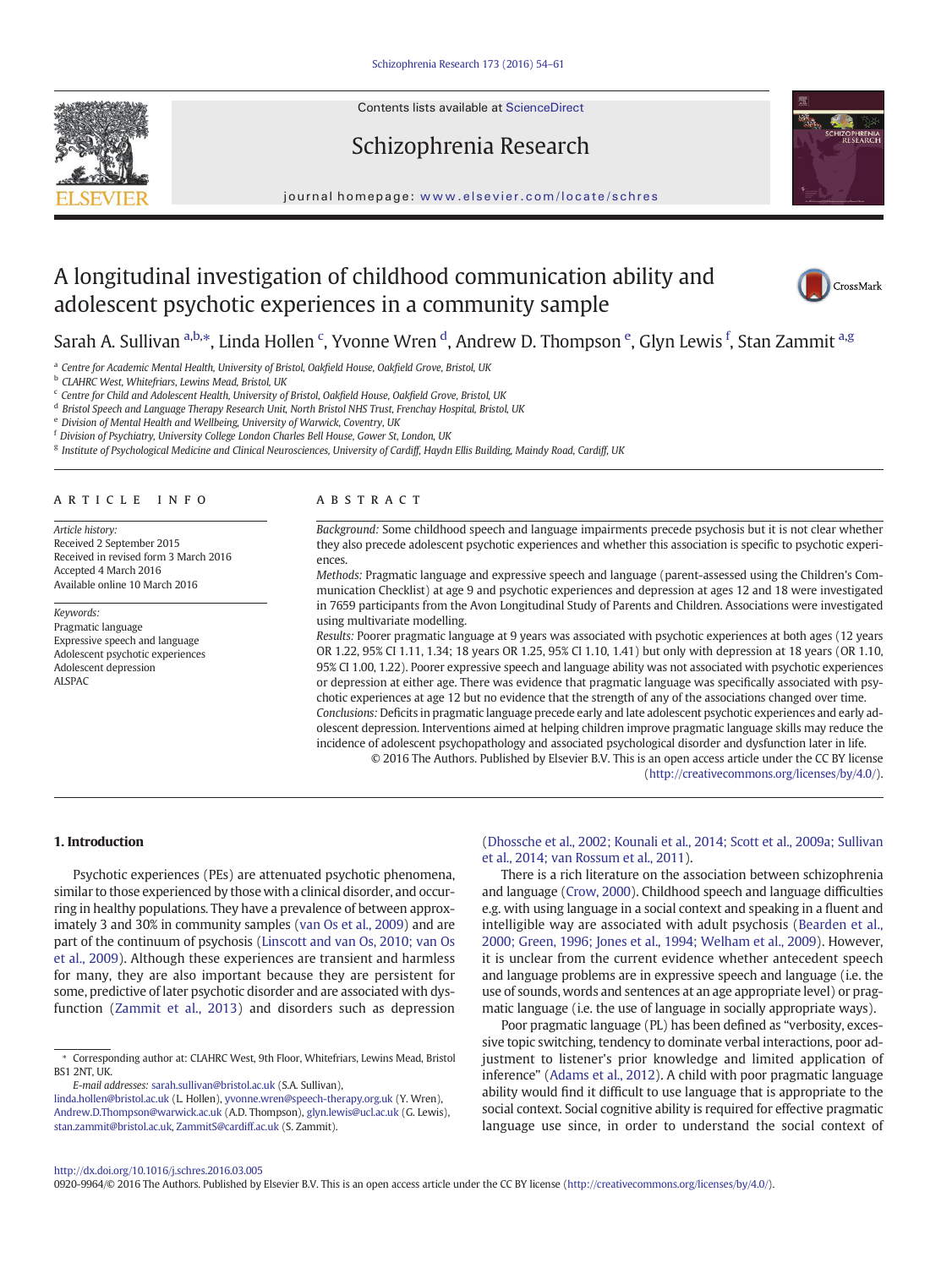interactions, an understanding of the mental state of the conversational partner is required ([Mazza et al., 2008](#page-6-0)). There is convincing evidence of associations between social cognitive deficits or bias and both psychosis [\(Clemmensen et al., 2014; Sprong et al., 2007\)](#page-6-0) and PEs [\(Polanczyk et al.,](#page-6-0) [2010\)](#page-6-0) and, to a lesser extent, depression ([Weightman et al., 2014](#page-7-0)), although the associations with depression are weaker. Pragmatic language problems have been described as a type of social communication disorder and the terms are often used interchangeably. Pragmatic language problems are also a feature of high-functioning autism, however difficulties with pragmatic language alone is not sufficient for a diagnosis of autism since there are other symptoms which are also characteristic of this condition, such as repetitive and stereotyped behaviour [\(Adams et al., 2012; Law et al., 2015\)](#page-6-0).

Expressive speech and language (ESL) problems, e.g. speech sound substitutions, low intelligibility, reduced vocabulary, difficulty with producing complex sentences and using inappropriate tenses, may be due to verbal memory deficits which are common in psychosis [\(Keefe et al., 2006\)](#page-6-0). Prospective evidence for the association between antecedent ESL problems and schizophrenia is inconsistent. One study ([Bearden et al., 2000](#page-6-0)) of speech-pathologist assessed ESL at age 7 found strong evidence of an association with schizophrenia in adulthood. However, another study [\(Cannon et al., 2002\)](#page-6-0) which assessed ESL and receptive language, using a trained psychometrist and a standardised protocol, reported that ESL problems at 3 and 5 years did not predict schizophreniform disorder in adulthood in a cohort of 976 participants. A further study ([Reichenberg et al., 2002](#page-6-0)) of 16 and 17 year old Israelis eligible for military service ( $n = 635$ ) collected assessments of fluency and speech quality rated by a trained assessor, also found that impaired ESL did not predict a diagnosis of schizophrenia.

There has been only one prospective study of antecedent language problems and PEs in community samples ([Cannon et al., 2002\)](#page-6-0) which did not find an association between ESL problems at 3 and 5 years and PEs at 11 years. The authors are not aware of any study to investigate antecedent PL problems and later PEs.

The strong overlap between PEs and depression ([Dhossche et al.,](#page-6-0) [2002; Kelleher et al., 2012](#page-6-0)) means that any association between poor childhood speech and language and adolescent PEs may not be specific but a result of co-morbidity with depression.

The majority of evidence to date suggests that poor childhood ESL is not associated with later schizophrenia. It is possible however that ESL problems are more likely to be associated with depression since there is cross-sectional evidence [\(Conti-Ramsden and Botting, 2008; Irwin](#page-6-0) [et al., 2002; Maggio et al., 2014\)](#page-6-0) and one prospective study [\(Bornstein](#page-6-0) [et al., 2013](#page-6-0)) reporting associations, although others have not found an association ([Cannon et al., 2002](#page-6-0)). There is convincing evidence ([Drury](#page-6-0) [et al., 1998; Green and Leitman, 2008\)](#page-6-0) of poor social cognitive ability in schizophrenia suggesting that pragmatic language deficits which reflect difficulties in social cognitive ability may also precede PEs. The evidence of an association between social cognition and depression is much weaker and mostly for clinical depression rather than for subclinical depressive symptoms recorded in the general population cohort used for this study. Our primary hypothesis is that PL problems in childhood will be associated with PEs but not depression at 12 and 18 years and that ESL problems will be associated with depression but not PEs at 12 and 18 years. As a secondary analysis, within psychopathologies, we will investigate whether the associations are stronger at 18 years when compared with 12 years.

Prospective birth cohort data on ESL and PL and repeated measures of PEs and depression in adolescence provided the opportunity to investigate these associations. Unfortunately there were no data available on receptive language. Multivariate probit modelling is a technique that allows for simultaneous but separate modelling of more than one outcome in order to directly compare the strength of associations whilst allowing for covariance between outcomes. This method will allow examination of whether communication ability, as assessed by ESL and PL

are specific risk factors or whether they infer added risk of both PEs and depressive symptoms.

The authors are not aware of any previous studies using this method to investigate the prospective association between speech and language ability and PEs.

# 2. Methods

# 2.1. Avon Longitudinal Study of Parents and Children (ALSPAC)

The study sample consists of ALSPAC [\(http://www.bristol.ac.uk/](http://www.bristol.ac.uk/alspac/) [alspac/\)](http://www.bristol.ac.uk/alspac/) participants [\(Boyd et al., 2012; Fraser et al., 2013\)](#page-6-0). The study website contains details of all the data that is available through a fully searchable data dictionary [http://www.bris.ac.uk/alspac/researchers/](http://www.bris.ac.uk/alspac/researchers/data-access/data-dictionary//) [data-access/data-dictionary//.](http://www.bris.ac.uk/alspac/researchers/data-access/data-dictionary//)

The sample is representative of those born at that time in the former county of Avon during this period [\(Golding et al., 2001\)](#page-6-0).

# 2.2. Ethics

Ethical approval for the study was obtained from the ALSPAC Ethics and Law Committee and the Local Research Ethics Committees.

#### 2.3. Dataset

We used a subsample of ( $n = 7659$ ) the ALSPAC cohort who had provided data on either PEs and/or depression at 12 or 18 years and/or childhood speech and language ability at age 9 and data on at least one of the confounding variables. Missing outcome and risk factor data was imputed (see [Section 2.7](#page-2-0)).

#### 2.4. Outcome measures

### 2.4.1. PEs at 12 and 18 years

The Psychosis-Like Symptom interview (PLIKSi) [\(Horwood et al.,](#page-6-0) [2008a](#page-6-0)) is a semi-structured instrument that uses the principles of standardised clinical examination developed for the Schedule for Clinical Assessment in Psychiatry (SCAN) [\(Wing et al., 1990](#page-7-0)). It includes 12 'core' questions eliciting key PEs. At 18 years participants were asked about their experiences since their 12th birthday, whereas at 12 years participants were asked about experiences since their last birthday. If an experience was rated as suspected or definite the participant was asked whether the experiences reported were always attributable to the effects of sleep (hypnopompic or hypnogogic experiences), fever, or substance use (occurring only within 2 h of intoxication with drugs or alcohol). If this was the case the experience was rated as not present. For the purposes of this analysis a binary variable was used (no, versus suspected or definitely present). This was necessary due to the distribution of this variable and the fact that the majority of respondents did not report any experiences.

At the 18 year assessments the average kappa value for inter-rater reliability across the time-period of data collection was 0.83 which is considered high using standard benchmarks [\(Zammit et al., 2013](#page-7-0)). At the 12 year assessments the inter-rater reliability across all interviewers was 'very good' (Kappa  $= 0.72$ ) according to standard benchmarks [\(Horwood et al., 2008a\)](#page-6-0).

#### 2.4.2. Depression at 12 and 18 years

Depression was measured using the Moods and Feelings Questionnaire (MFQ) ([Angold et al., 1995a\)](#page-6-0) at both ages. At 12 years the questionnaire was parent-rated and at 18 years it was self-rated. Since depression can be considered a continuum the depressive symptom scores were dichotomised to indicate the presence of depression [\(Kounali et al., 2014](#page-6-0)). A cut off at a score of 11 or above has been previously used [\(Joinson et al., 2013\)](#page-6-0). Dichotomisation also allowed the joint modelling with PEs as a binary variable.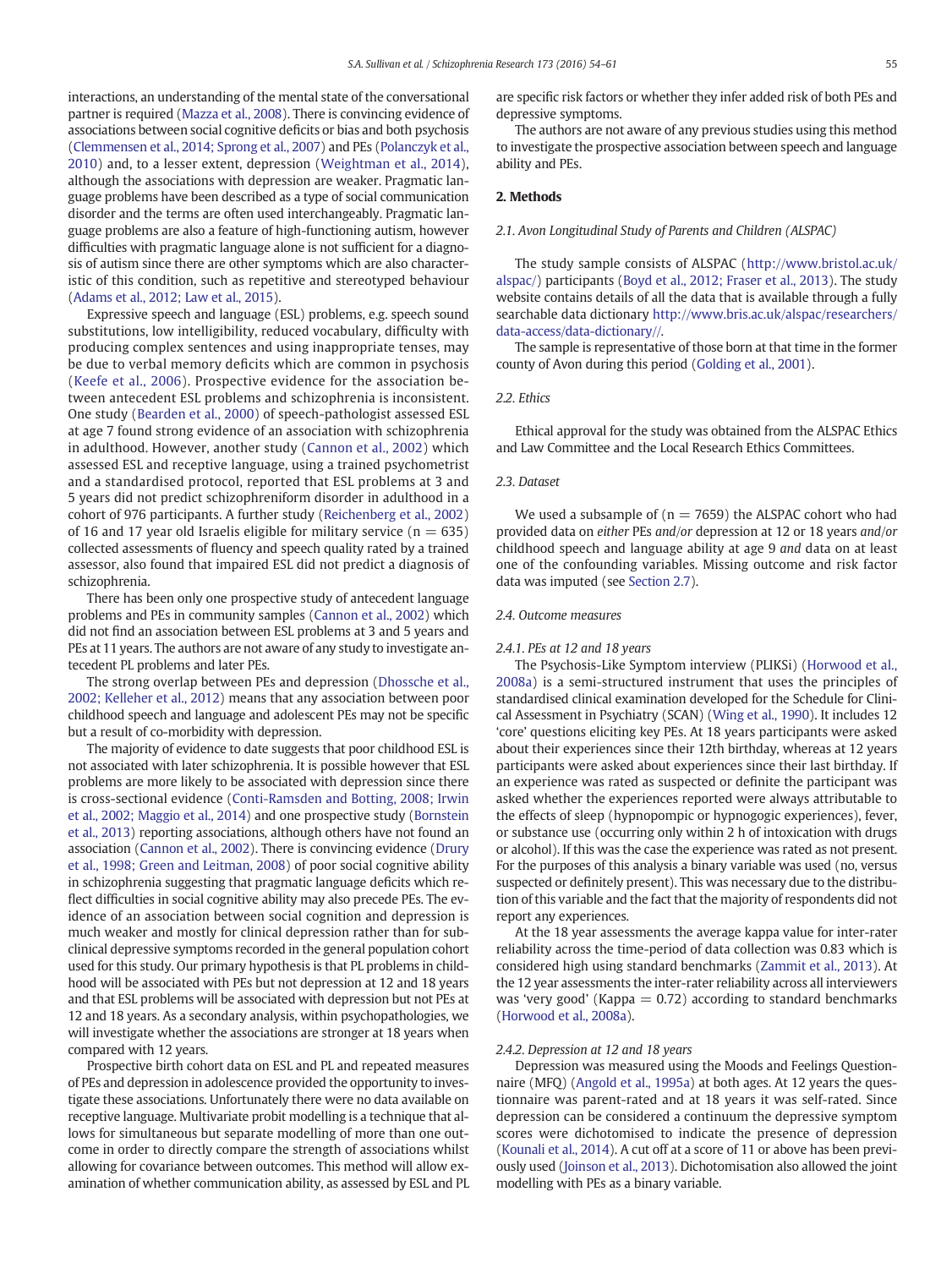# <span id="page-2-0"></span>Table 1

Descriptive data for study participants ( $n = 7659$ ) including proportion of missing data and comparison between observed and imputed data.

| Variable                                       | Range/categories   | Time point (years) | % of missing data | Observed values | Values post imputation |
|------------------------------------------------|--------------------|--------------------|-------------------|-----------------|------------------------|
| Psychotic experiences                          | Suspected/definite | 18                 | 38.4%             | 9.2%            | 9.4%                   |
|                                                |                    | 12                 | 11.3%             | 13.7%           | 14.1%                  |
| Depression                                     | Yes                | 18                 | 41.3%             | 18.2%           | 18.8%                  |
|                                                |                    | 12                 | 12.7%             | 5.3%            | 5.3%                   |
| Expressive speech and language score mean (SD) | $96 - 162$         | 9                  | 20.8%             | 106.77 (7.43)   | 107.19 (7.54)          |
| Pragmatic language score mean (SD)             | $46 - 70$          |                    | 25.3%             | 48.82 (2.11)    | 48.87 (2.13)           |
| Gender                                         | M                  |                    | 0%                | 47.8%           | 47.8%                  |
| Mother's marital status                        | Single             | At birth           | 8.0%              | 14.3%           | 14.3%                  |
| Mother's educational status                    | A level/degree     |                    | 9.4%              | 43.5%           | 42.6%                  |
| Non-verbal IQ mean (SD)                        | $70 - 151$         | 8                  | 20.0%             | 100.50 (17.01)  | 98.29 (17.27)          |
| Autistic traits mean total factor score        | $-3.62$ to 1.40    | 6 months–9 years   | 2.7%              | 0.03(0.34)      | 0.04(0.34)             |

#### 2.5. Childhood pragmatic language and expressive speech and language

2.5.1. Children's Communication Checklist (CCC) at 9 years ([Bishop, 1998](#page-6-0))

The CCC was parent-rated on behalf of the child and consists of 53 statements grouped into 7 domains; intelligibility and fluency; syntax; inappropriate initiation; coherence; stereotyped conversation; use of conversational context; conversational rapport. For the purposes of this analysis the intelligibility and fluency and syntax domains were summed to create a total ESL score.

The inappropriate initiation, coherence, stereotyped conversation, use of conversational context and conversational rapport domains were summed to create a PL score.

The scores on the speech and language variables were reversed so that higher scores represented worse ability.

# 2.6. Potential confounders

We selected potential confounders from knowledge of PEs, childhood communication disorder and confounders used in similar research. Both gender and socio-economic status are associated with prevalence of PEs ([Horwood et al., 2008b](#page-6-0)), therefore two proxy measures of socio-economic status (maternal education level and marital status at the child's birth) were selected. Additionally, it was likely that concurrent mood would impact on language ability, therefore parent-reported concurrent depression at age 9, collected using a postal questionnaire (Moods and Feelings Questionnaire-Shortened) [\(Angold](#page-6-0) [et al., 1995b\)](#page-6-0), was included. IQ is associated with both PEs ([Horwood](#page-6-0) [et al., 2008a\)](#page-6-0) and language ability. For this analysis only non-verbal IQ was included since there was likely to be co-linearity between verbal IQ and language ability. IQ was assessed at age 8 with alternate items from the Wechsler Intelligence Scale for Children ([Wechsler et al.,](#page-7-0) [1992\)](#page-7-0). Those with a non-verbal IQ score of  $\leq$  70 (n = 53) were excluded due to the difficulty of assessing speech and language ability in this group. Language ability is likely to be affected by autistic traits and this research group has already identified an association between PEs and autistic traits in this cohort [\(Sullivan et al., 2013](#page-6-0)). Total autistic factor score across seven autistic traits was used for this analysis [\(Steer](#page-6-0) [et al., 2010](#page-6-0)).

The same set of confounders was used in each probit model.

#### 2.7. Missing data

In common with similar cohorts there were large amounts of missing data at follow-up. Previous ALSPAC studies ([Sullivan et al., 2014](#page-6-0)) have found that participants lost to follow-up were more likely to have mental health problems and come from lower socio-economic groups. Therefore an analysis which included only those who had remained in the cohort is likely to be biased. We therefore imputed missing data including a broad range of variables associated both with missingness and with missing risk factors or outcomes.

Missing data patterns were examined. Multiple imputation in the Stata statistical package [\(StataCorp, 2009\)](#page-6-0) was used to impute data using multiple imputation by fully conditional specification using chained equations [\(Little and Rubin, 2002; van Buuren et al., 1999](#page-6-0)). One hundred datasets were imputed using auxiliary variables to make the basic assumption (data missing at random) underlying multiple imputation more realistic (further information available on request).

#### 2.8. Statistical analysis

Four dimensional (i.e. PEs at 12 and 18 and depression at 12 and 18) probit models ([Ntzoufras et al., 2003\)](#page-6-0) were constructed to investigate associations between PL, ESL and each outcome. Due to the nonnormal distributions of PL and ESL the reversed raw scores were transformed to z scores using the inverse normal function, before being entered into the probit models.

For our primary analysis we investigated differences between the strength of associations between psychopathologies using likelihood ratio tests which compared a model which allowed estimates between each risk factor (PL and ESL) and each outcome (PEs and depression at 12 and 18 years) to differ compared to a model where the time-points were constrained to be equal. Wald tests were used to test the null hypothesis that the unconstrained and constrained models were equal.

For our secondary analysis we investigated the strength of the association differences by comparing the unconstrained model with one which constrained each psychopathology to be equal within timepoints. Again Wald tests were used to test the null hypothesis that the unconstrained and constrained models were equal.

Confounders were added to each model.

Estimates of association in probits were converted into odds ratios to improve interpretability by exponentiating the estimate after multiplying it by 1.6 [\(Amemiya, 1981; Ntzoufras et al., 2003](#page-6-0)).

# 3. Results

### 3.1. Descriptive data for participants

Table 1 describes the proportion of missing data for each variable and compares imputed to observed data. The differences between the observed and imputed data were small.

Fourteen percent of participants had suspected or definite PEs and 5.3% were depressed at 12 years. At 18 years 9.4% had suspected or definite psychotic experience and 18.8% were depressed. At 12 years 31.5% of those with depression also had PEs and at 18 years 18.9% of those with depression also had PEs.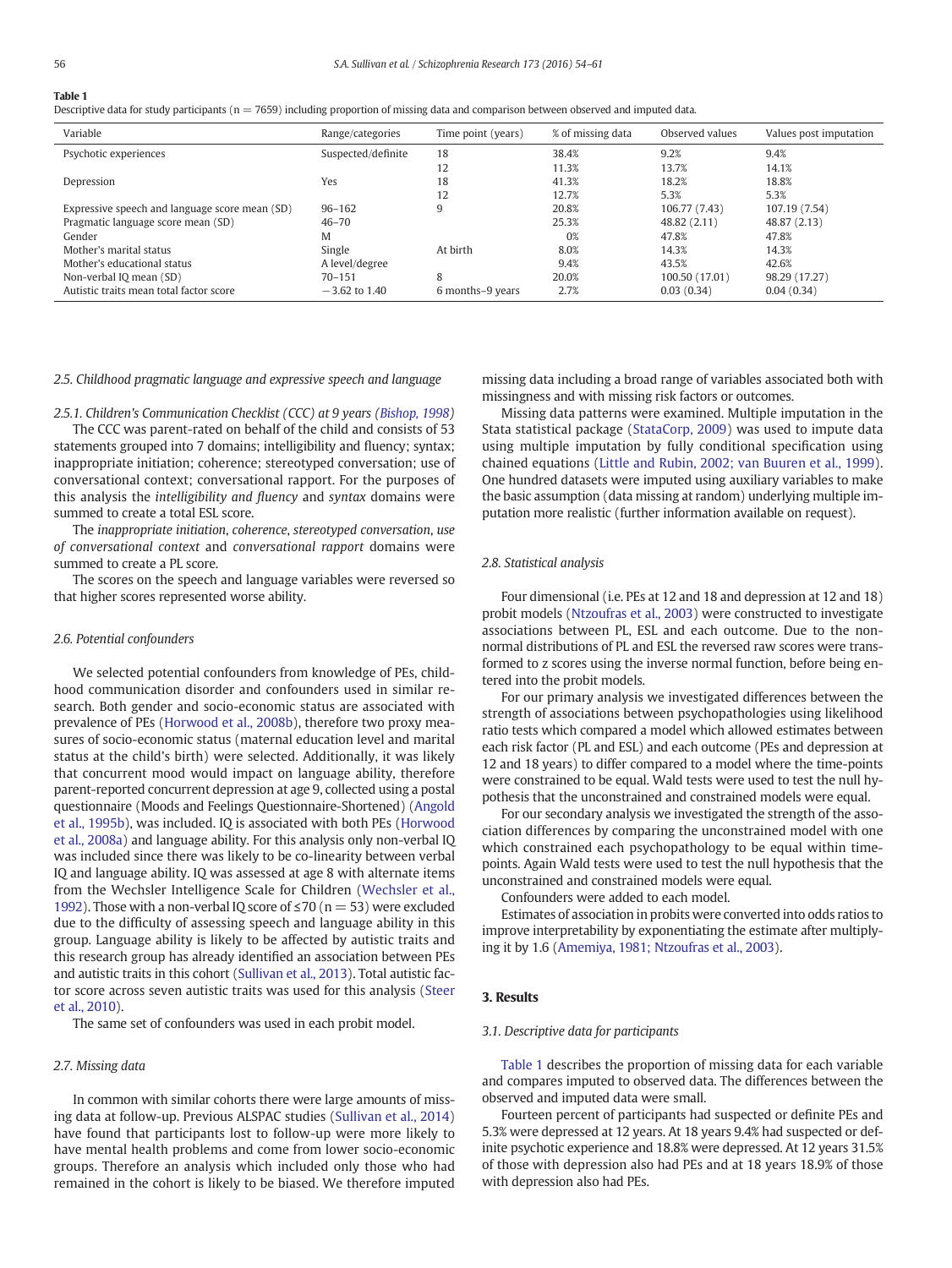#### Table 2

Unadjusted risk factor effects (OR and 95% CI) on depression and psychotic experiences (PEs) at 12 and 18 years and examination of whether disorder specific effects differ from a common effect at 12 and 18 years ( $n = 7659$ ).

|                                            | Age (years) | Depression |                            | PEs       |                            | Wald test                                          |
|--------------------------------------------|-------------|------------|----------------------------|-----------|----------------------------|----------------------------------------------------|
|                                            |             |            |                            |           |                            | Common effect <sup>b</sup><br>12 years<br>18 years |
|                                            |             | <b>OR</b>  | 95% CI p                   | <b>OR</b> | 95% CI p                   | p                                                  |
| Confounding variables                      |             |            |                            |           |                            |                                                    |
| Gender                                     | 12          | 1.61       | 1.37, 1.89 $p \le 0.01$    | 1.14      | 1.01, 1.28 $p = 0.03$      | $p \leq 0.01$                                      |
|                                            | 18          | 1.57       | 1.37, 1.79 $p \le 0.01$    | 1.33      | 1.13, 1.57 $p \le 0.01$    | $p = 0.10$                                         |
| Low maternal education                     | 12          | 0.98       | 0.92, 1.05 $p = 0.65$      | 0.91      | $0.87, 0.96$ p $\leq 0.01$ | $p = 0.05$                                         |
|                                            | 18          | 0.86       | 0.80, 0.91 $p \le 0.01$    | 0.85      | 0.80, 0.91 $p \le 0.01$    | $P = 0.74$                                         |
| Marital status of mother                   | 12          | 0.95       | 0.90, 1.00 $p = 0.08$      | 0.86      | 0.82, 0.91 $p \le 0.01$    | $p = 0.17$                                         |
|                                            | 18          | 0.91       | $0.87, 0.95$ p $\leq 0.01$ | 0.91      | 0.88, 0.95 $p \le 0.01$    | $p = 0.09$                                         |
| IQ at age 8                                | 12          | 1.00       | 0.99, 1.00 $p = 0.02$      | 0.99      | 0.99, 1.00 $p \le 0.01$    | $p = 0.28$                                         |
|                                            | 18          | 0.99       | 0.99, 0.99 $p \le 0.01$    | 1.00      | 0.99, 1.00 $p = 0.04$      | $p = 0.04$                                         |
| Main risk factors                          |             |            |                            |           |                            |                                                    |
| Pragmatic language at age 9 <sup>a</sup>   | 12          | 1.59       | 1.44, 1.76 $p \le 0.01$    | 1.34      | 1.24, 1.44 $p \le 0.01$    | $p = 0.13$                                         |
|                                            | 18          | 1.31       | 1.21, 1.41 $p \le 0.01$    | 1.28      | 1.16, 1.41 $p \le 0.01$    | $p = 0.87$                                         |
| Expressive speech and language at age $9a$ | 12          | 1.27       | 1.16, 1.40 $p = 0.02$      | 1.11      | 1.04, 1.20 $p = 0.01$      | $p = 0.65$                                         |
|                                            | 18          | 1.15       | 1.06, 1.24 $p = 0.01$      | 1.06      | 0.96, 1.17 $p = 0.38$      | $p = 0.18$                                         |

 $^{\text{a}}$  Per SD change.

Tests evidence against the null hypothesis that there is no difference in the strength of the effect when each outcome is modelled separately compared to a model when depression and PEs are constrained to be equal at each time point; e.g. p ≤ 0.01 indicates very strong evidence that there is a true difference between the strength of the association between a risk factor and depression compared with the same risk factors and psychotic experiences.

#### 3.2. Primary analysis

3.2.1. Association between speech and language ability at age 9 and PEs and depression at ages 12 and 18

Table 2 shows the unadjusted association between PL and ESL at age 9 and potential confounding variables and PEs and depression at 12 and 18 years. The likelihood ratio test for common effects across psychopathology is shown. Table 3 shows the adjusted associations.

3.2.1.1. PL. [Fig. 1](#page-4-0)a and b shows a box plot of PL scores against PEs and depression at both ages. [Fig. 1](#page-4-0)a shows that those with PEs at ages 12 and 18 had a higher (poorer ability) median PL score, although this is more marked at 18 years. [Fig. 1b](#page-4-0) shows little difference in PL scores at 12 years between those who were and were not depressed and a small increase in PL scores at 18 years in those who were depressed compared to those who were not.

There was no evidence of an association between PL problems and depression at age 12 and marginal evidence of an association at age 18, when a 1 SD increase in PL score was associated with a 10% increase in the odds of depression. However, there was stronger evidence of an association between PL problems and psychotic experiences with a 1 SD increase in PL score being associated with a 22% increase in the odds of PEs at 12 years and a 25% increase at 18 years. [Fig. 2](#page-4-0) shows that the adjusted associations between score and PEs and PL score and depression increased in strength over time.

3.2.1.2. ESL. [Fig. 1c](#page-4-0) and d shows box plots of ESL scores against PEs and depression at both ages. There was little or no difference between median ESL scores between those who had suspected or definite PEs or depression and those who did not, at either age.

After adjustment there was no evidence of an association between ESL score and depression or between ESL score and PEs at either age. [Fig. 2](#page-4-0) shows that although the adjusted association between ESL and depression was slightly stronger than that with PEs at both ages, the confidence intervals included a null association in both cases. The strengths of the associations changed little over time.

#### 3.2.2. Psychopathological specificity

Tables 2 and 3 show the unadjusted and adjusted results of the likelihood ratio tests of the differences in the strength of the associations within each time-point across psychopathologies.

The unadjusted analyses in Table 2 show that the only risk factor with a specific association with both psychopathologies was gender and this was only true with associations at 12 years. The association between gender and depression at 12 was much stronger (a 61% increase in odds for women) compared to the association with PEs at 12 (a 14% increase in odds). There was marginal evidence of a psychopathologically specific effect with maternal education where having a mother with higher educational qualifications was associated with a 9% decrease in the odds of PEs at 12 years but only a 2% decrease in the odds of depression at the same age. In the adjusted associations in Table 3 only the association between PL score at 12 years showed

Table 3

Main risk factor effects (OR and 95% CIs) on depression and psychotic experiences (PEs) at 12 and 18 years respectively, adjusted for confounding variables (n = 7659).

| Main risk factors                           | Age | Depression |                       | PEs       |                         | Wald test                                          |
|---------------------------------------------|-----|------------|-----------------------|-----------|-------------------------|----------------------------------------------------|
|                                             |     | OR         | 95% CI p              | <b>OR</b> | 95% CI p                | Common effect <sup>b</sup> at<br>each time-point p |
| Pragmatic language <sup>a</sup>             | 12  | 1.01       | 0.89, 1.14 $p = 0.87$ | 1.22      | 1.11, 1.34 $p \le 0.01$ | $p = 0.01$                                         |
|                                             | 18  | 1.10       | 1.00, 1.22 $p = 0.05$ | 1.25      | 1.10, 1.41 $p \le 0.01$ | $p = 0.11$                                         |
| Expressive speech and language <sup>a</sup> | 12  | 1.02       | 0.91, 1.14 $p = 0.78$ | 1.02      | 0.91, 1.14 $p = 0.68$   | $p = 0.99$                                         |
|                                             | 18  | 1.02       | 0.94, 1.11 $p = 0.60$ | 0.99      | 0.89, 1.10 $p = 0.82$   | $p = 0.61$                                         |

Per SD change.

**b** Tests evidence against the null hypothesis that there is no difference in the strength of the effect when each outcome is modelled separately compared with a model when depression and PEs are constrained to be equal at each time point; e.g.  $p \le 0.01$  indicates very strong evidence that there is a true difference between the strength of the association between a risk factor and depression compared with the same risk factors and psychotic experiences.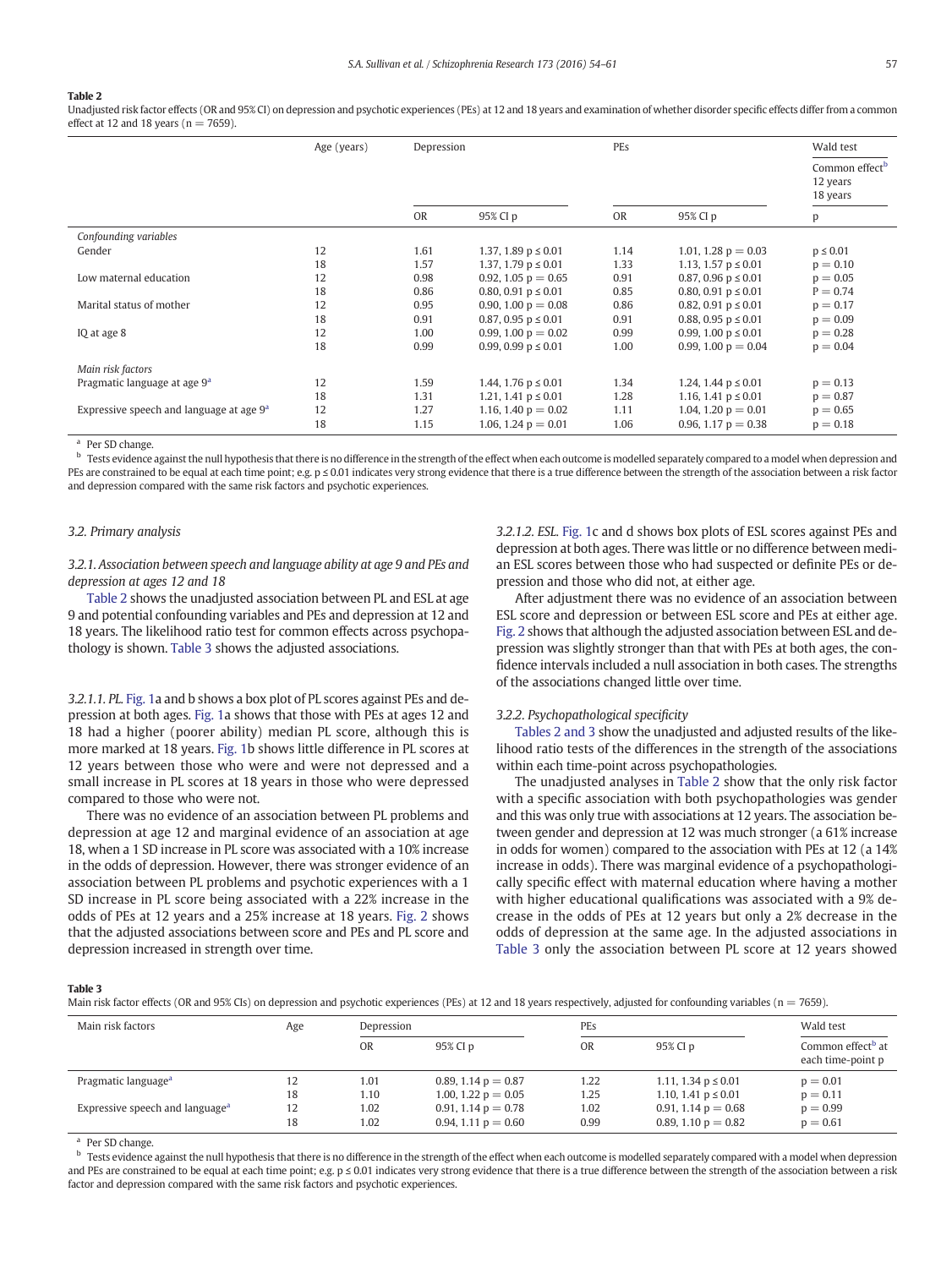<span id="page-4-0"></span>evidence of psychopathological specificity. A 1 SD increase in PL score was associated with a 22% increase in the odds of PEs but only a 1% increase in the odds of depression.

# 3.3. Secondary analysis

3.3.1. Differences in the associations between speech and language and depression and PEs over time

There was little evidence that the size of the associations between either PL or ESL and depression and PEs differed over time. In general the associations were slightly weaker at 18 years compared to 12 years for both psychopathologies. The differences over time were greater for the associations between each psychopathology and ESL, although the overlapping 95% confidence intervals at each time-point suggested no evidence of a true difference (results available on request).

# 4. Discussion

Our hypothesis that childhood PL problems, but not ESL problems would be associated with PEs was supported. Increasing levels of PL problems were associated with PEs at both 12 and 18 years. There was no evidence of an association between PEs and ESL at either age.

Our hypothesis that ESL problems but not PL problems would be associated with risk of later depression was not supported. There was no evidence of an association between ESL problems and depression at either age.



Fig. 2. Association (ORs and 95% CI) between speech and language skills at age 9 and psychopathology at ages 12 and 18 years.

In general the effect sizes of the association between PL score and PEs were larger than between PL scores and depression, although this was more noticeable at 12 years. The associations between ESL scores and depression were very slightly stronger than those between ESL scores and PEs, and the difference was slightly larger at 18 years. However the overlapping confidence intervals surrounding the estimates at each time point show no evidence of a true difference.



Fig. 1. a and b: Association between pragmatic language scores and adolescent psychopathology. c and d: Association between expressive speech and language scores and adolescent psychopathology.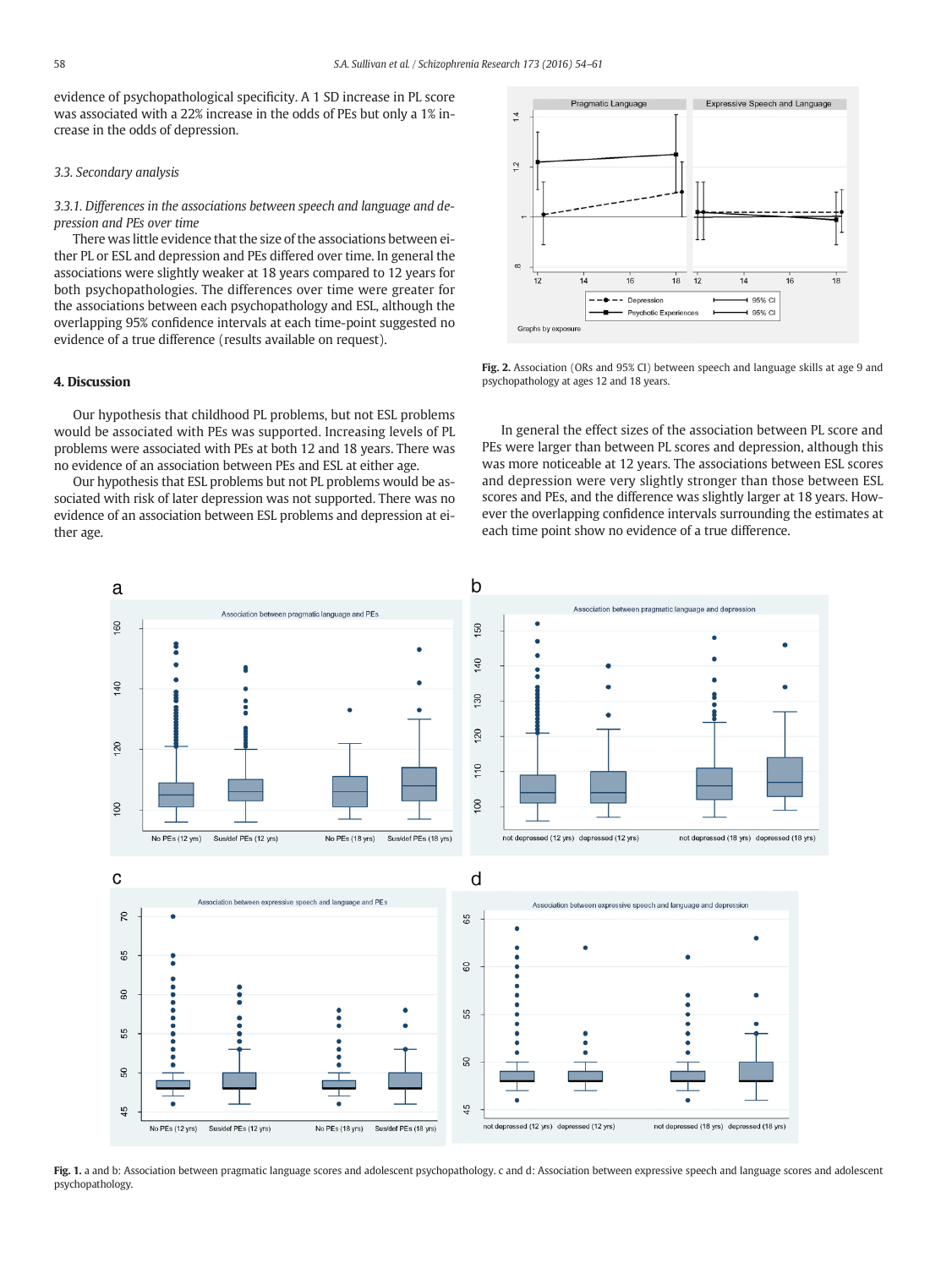There was also little evidence of any true change in the strength of the associations between speech and language ability and either psychopathology over time.

### 4.1. Previous research

Our findings support those of the only other study [\(Cannon et al.,](#page-6-0) [2002\)](#page-6-0) to investigate ESL and later PEs and the associations are similar in size (our findings -  $β = 0.06$ , 95% CI −0.01, 0.31; Cannon et al.  $\beta = -0.11$ , 95% CI −0.42, 0.19). There have been no previous studies to investigate the association between PL and PEs.

Our study does not support the findings of the only other prospective study, of which the authors are aware, that examined ESL in childhood and internalising behaviour (believed to indicate depression [\(Archenbach and Rescorla, 2001\)](#page-6-0)) in adolescence ([Bornstein et al.,](#page-6-0) [2013](#page-6-0)) which found an association. This study used a path analysis to investigate the association between speech and language development during childhood and early adolescence and both internalising and externalising behavioural problems in 224 participants.

### 4.2. Mechanisms

The measure of PL in this study reflects skills which are strongly associated with social cognitive ability. There is evidence that social cognitive deficits are associated with psychosis ([Sprong et al., 2007](#page-6-0)) but conflicting evidence of the association with PEs, with some finding an association [\(Polanczyk et al., 2010; Thompson et al., 2011\)](#page-6-0) but others not. There is also evidence of this association in those at high risk of psychosis [\(Thompson et al., 2013\)](#page-6-0). The authors have previously found no evidence of an association in the same cohort between many of the domains of social cognition and PEs ([Sullivan et al., under review](#page-6-0)), suggesting that the association found here between PL and PEs is not simply due to poor social cognitive ability.

Our findings also suggest that poor PL is also associated with late adolescent depression. The mechanism for this is not clear although there is recent evidence that poor social cognitive ability is associated with depression [\(Loi et al., 2013; Schreiter and Pijnenborg, 2013;](#page-6-0) [Wolkenstein et al., 2011](#page-6-0)) and our findings suggest that a social cognitive deficit may precede depressive symptoms.

Poor speech and language ability in either or both domains may lead to more social isolation due to a reduced ability to communicate effectively with peers. Social isolation has previously been associated with depression [\(Joiner and Timmons, 2008; Kessler et al., 2003](#page-6-0)) and there is evidence [\(Sullivan et al., 2015\)](#page-6-0) that poor relationships with peers precedes PEs. Social isolation can result in less "reality checking" with other people and therefore putative delusional thought processes can become entrenched.

#### 4.3. Strengths and limitations

The large sample is an important strength and has enabled the detection of associations with reasonable precision and suggests that sampling bias is a less likely explanation for our findings.

The semi-structured interview assessment of PEs by trained interviewers is likely to have reduced the effect of measurement error and information bias in outcome measurement.

Multivariate probit modelling has allowed the direct comparison of the strength of associations between risk factors and outcomes and to investigate whether there are any true differences in associations both over time and between psychopathologies.

The imputation of missing data using a broad range of variables related to missingness or to the exposure or outcome has helped to minimise the possibility of selection bias resulting from the loss of participants from the cohort over time. In common with other cohorts ALSPAC participants were more likely to be lost to follow-up if they had PEs or high levels of depressive symptoms. Therefore, without

imputation of missing outcome data to correct this the results would have been biased in the direction of a null finding.

It is not possible to be certain that deficits in speech and language ability definitely preceded PEs since there is no measure of PEs before age 9. However the interpretation of these experiences in very young children is unlikely to be reliable. The authors were only able to find one study where a very early assessment of PEs had been conducted [\(Scott et al., 2009b\)](#page-6-0).

It is also possible that poor communication ability had an effect on the way that interviewers rated PEs. It is not possible to know whether this may have resulted in over or under-rating of the outcome.

While the measure of PL covered a wide range of language problems, that of ESL was more limited and focussed mostly on speech production and fluency with only four questions assessing syntax production. This may mean that the measure of ESL was less accurate which may have made a true association with PEs more difficult to detect.

Both speech and language measures were assessed by parental report which may not be an accurate reflection of the child's true ability. It is also possible that a parent with impaired PL or ESL may report on their child's speech and language ability in a different way from parents with normal PL and ESL abilities. Unfortunately we did not have access to any data on parental abilities in order to check this possibility. There may be an ethnic or cultural context to parental reporting of child speech and language abilities. The ALSPAC cohort has very few participants who are not white and British and therefore we expect this factor to have had little effect on our results.

#### 5. Conclusion

It is important to identify childhood interventions which may prevent later psychopathology. Our findings suggest that poor PL in middle childhood can precede early and late adolescent PEs and late adolescent depression. If PL is a causal mechanisms of later disorder an effective intervention which improves this skill may reduce the risk. There is some evidence [\(Adams et al., 2012; Owens et al., 2008; Pierson and Glaeser,](#page-6-0) [2005\)](#page-6-0) that it is possible to improve PL ability in children, suggesting that this may be a fruitful avenue to pursue. An example of an intervention that has been trialled [\(Messer et al., 1995\)](#page-6-0) is LEGO therapy which encourages small groups of children to use social communication skills in a model building task. Other evidence based interventions include Comic Strip Conversations, Social Communication Intervention Programme and Social Stories [\(Trust, 2015\)](#page-6-0).

#### Role of funding source

The UK Medical Research Council (Grant ref: 74882), the Wellcome Trust (Grant ref: 076467) and the University of Bristol provide core support for ALSPAC. This study was funded by MRC grant G0701503.

#### Contributors

Sarah Sullivan initiated and developed the research idea, conducted the analysis and wrote the paper. Linda Hollen and Yvonne Wren provided advice on existing literature as well as speech and language development in children and adolescents. Glyn Lewis and Stan Zammit provided expertise on psychiatric epidemiology and on psychopathology in children and adolescents. Andrew Thompson provided expertise on psychopathology in adolescents. All authors read and commented on drafts and approved the final version of the paper.

#### Conflict of interest

None of the authors have any conflicts of interest to declare.

#### Acknowledgements

We are extremely grateful to all the families who took part in this study, the midwives for their help in recruiting them, and the whole ALSPAC team, which includes interviewers, computer and laboratory technicians, clerical workers, research scientists, volunteers, managers, receptionists and nurses. The UK Medical Research Council and the Wellcome Trust (Grant ref: 102215/2/13/2) and the University of Bristol provide core support for ALSPAC. This publication is the work of the authors and SS, LH, YW, AT, GL and SZ will serve as guarantors for the contents of this paper. This research was specifically funded by the UK Medical Research Council and the Wellcome Trust (Grant ref 092731).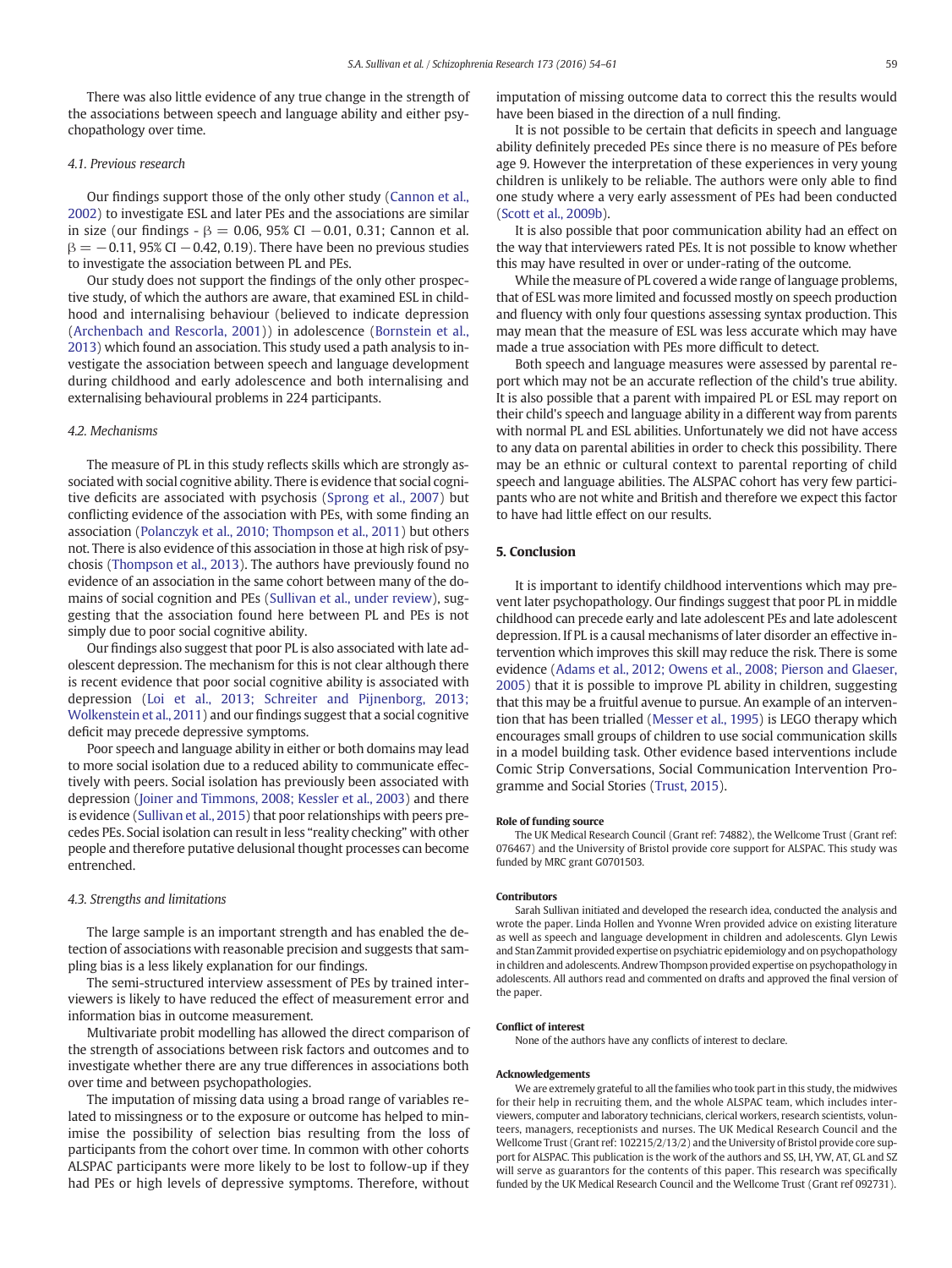# <span id="page-6-0"></span>References

- Adams, C., Lockton, E., Freed, J., Gaile, J., Earl, G., McBean, K., Nash, M., Green, J., Vail, A., Law, J., 2012. [The Social Communication Intervention Project: a randomized con](http://refhub.elsevier.com/S0920-9964(16)30100-1/rf0005)[trolled trial of the effectiveness of speech and language therapy for school-age chil](http://refhub.elsevier.com/S0920-9964(16)30100-1/rf0005)[dren who have pragmatic and social communication problems with or without](http://refhub.elsevier.com/S0920-9964(16)30100-1/rf0005) [autism spectrum disorder. Int. J. Lang. Commun. Disord. 47 \(3\), 233](http://refhub.elsevier.com/S0920-9964(16)30100-1/rf0005)–244.
- Amemiya, T., 1981. [Quantitative response models: a survey. J. Econ. Lit. 19, 1483](http://refhub.elsevier.com/S0920-9964(16)30100-1/rf0010)–1586. Angold, A., Costello, E.J., Messer, S.C., Pickles, A., Winder, F., Silver, D., 1995a. [The develop](http://refhub.elsevier.com/S0920-9964(16)30100-1/rf0015)[ment of a short questionnaire for use in epidemiological studies of depression in chil-](http://refhub.elsevier.com/S0920-9964(16)30100-1/rf0015)
- [dren and adolescents. Int. J. Methods Psychiatr. Res. 5, 1](http://refhub.elsevier.com/S0920-9964(16)30100-1/rf0015)–12. Angold, A., Costello, E.J., Messer, S.C., Pickles, A., Winder, F., Silver, D., 1995b. [Development](http://refhub.elsevier.com/S0920-9964(16)30100-1/rf0020) [of a short questionnaire for use in epidemiological studies of depression in children](http://refhub.elsevier.com/S0920-9964(16)30100-1/rf0020) [and adolescents. Int. J. Methods Psychiatr. Res. 5 \(4\), 237](http://refhub.elsevier.com/S0920-9964(16)30100-1/rf0020)–249.
- Archenbach, T.M., Rescorla, L.A., 2001. [Manual for the ASEBA School-age Forms and Pro](http://refhub.elsevier.com/S0920-9964(16)30100-1/rf0025)fi[les. University of Vermont, Research Centre for Children, Youth and Families, Bur](http://refhub.elsevier.com/S0920-9964(16)30100-1/rf0025)[lington VT](http://refhub.elsevier.com/S0920-9964(16)30100-1/rf0025).
- Bearden, C.E., Rosso, I.M., Hollister, J.M., Sanchez, L.E., Hadley, T., Cannon, T.D., 2000. [A pro](http://refhub.elsevier.com/S0920-9964(16)30100-1/rf0030)[spective cohort study of childhood behavioral deviance and language abnormalities](http://refhub.elsevier.com/S0920-9964(16)30100-1/rf0030) [as predictors of adult schizophrenia. Schizophr. Bull. 26 \(2\), 395](http://refhub.elsevier.com/S0920-9964(16)30100-1/rf0030)–410.
- Bishop, D.V., 1998. [Development of the Children's Communication Checklist \(CCC\): a](http://refhub.elsevier.com/S0920-9964(16)30100-1/rf0035) [method for assessing qualitative aspects of communicative impairment in children.](http://refhub.elsevier.com/S0920-9964(16)30100-1/rf0035) [J. Child Psychol. Psychiatry 39 \(6\), 879](http://refhub.elsevier.com/S0920-9964(16)30100-1/rf0035)–891.
- Bornstein, M.H., Hahn, C.-S., Suwalsky, J.T.D., 2013. [Language and internalizing and exter](http://refhub.elsevier.com/S0920-9964(16)30100-1/rf0045)[nalizing behavioural adjustment: development pathways from childhood to adoles](http://refhub.elsevier.com/S0920-9964(16)30100-1/rf0045)[cence. Dev. Psychopathol. 25, 857](http://refhub.elsevier.com/S0920-9964(16)30100-1/rf0045)–878.
- Boyd, A., Golding, J., Macleod, J., Lawlor, D.A., Fraser, A., Henderson, J., Molloy, L., Ness, A., Ring, S., Davey Smith, G., 2012. Cohort profile: the '[Children of the 90s](http://refhub.elsevier.com/S0920-9964(16)30100-1/rf0050)' — the index [offspring of the Avon Longitudinal Study of Parents and Children. Int. J. Epidemiol.](http://refhub.elsevier.com/S0920-9964(16)30100-1/rf0050) 16, 1–[17 \(April\)](http://refhub.elsevier.com/S0920-9964(16)30100-1/rf0050).
- Cannon, M., Caspi, A., Moffitt, T.E., Harrington, H., Taylor, A., Murray, R.M., Poulton, R., 2002. [Evidence for early-childhood, pan-developmental impairment speci](http://refhub.elsevier.com/S0920-9964(16)30100-1/rf0055)fic to [schizophreniform disorder: results from a longitudinal birth cohort. Arch. Gen. Psy](http://refhub.elsevier.com/S0920-9964(16)30100-1/rf0055)[chiatry 59 \(5\), 449](http://refhub.elsevier.com/S0920-9964(16)30100-1/rf0055)–456.
- Clemmensen, L., van Os, J., Skovgaard, A.M., Vaever, M., Blijd-Hoogewys, E.M.A., Bartels-Velthuis, A.A., Jeppesen, P., 2014. [Hyper-theory-of-mind in children with psychotic](http://refhub.elsevier.com/S0920-9964(16)30100-1/rf0060) [experiences. PLoS One 9 \(11\)](http://refhub.elsevier.com/S0920-9964(16)30100-1/rf0060).
- Conti-Ramsden, G., Botting, N., 2008. [Emotional health in adolecents with and without a](http://refhub.elsevier.com/S0920-9964(16)30100-1/rf0065) history of specifi[c language impairment \(SLI\). J. Child Psychol. Psychiatry 49 \(5\),](http://refhub.elsevier.com/S0920-9964(16)30100-1/rf0065) 516–[525.](http://refhub.elsevier.com/S0920-9964(16)30100-1/rf0065)
- Crow, T.J., 2000. [Schizophrenia as the price the](http://refhub.elsevier.com/S0920-9964(16)30100-1/rf0070) Homo sapiens pays for language: a resolu[tion of the central paradox in the origin of the species. Brain Res. Rev. 31, 118](http://refhub.elsevier.com/S0920-9964(16)30100-1/rf0070)–129.
- Dhossche, D., Ferdinand, R., van der Ende, J., Hofstra, M.B., Verhulst, F., 2002. [Diagnostic](http://refhub.elsevier.com/S0920-9964(16)30100-1/rf0075) [outcome of self-reported hallucinations in a community sample of adolescents.](http://refhub.elsevier.com/S0920-9964(16)30100-1/rf0075) [Psychol. Med. 32 \(4\), 619](http://refhub.elsevier.com/S0920-9964(16)30100-1/rf0075)–627.
- Drury, V.M., Robinson, E.J., Birchwood, M., 1998. 'Theory of Mind' [skills during an acute](http://refhub.elsevier.com/S0920-9964(16)30100-1/rf0080) [episode of psychosis and following recovery. Psychol. Med. 28, 1101](http://refhub.elsevier.com/S0920-9964(16)30100-1/rf0080)–1112.
- Fraser, A., Macdonald-Wallis, C., Tilling, K., Boyd, A., Golding, J., Smith, G.D., Henderson, J., Macleod, J., Molloy, L., Ness, A., Ring, S., Nelson, S.M., Lawlor, D.A., 2013. [Cohort pro](http://refhub.elsevier.com/S0920-9964(16)30100-1/rf0085)fi[le: the Avon Longitudinal Study of Parents and Children: ALSPAC mothers cohort.](http://refhub.elsevier.com/S0920-9964(16)30100-1/rf0085) [Int. J. Epidemiol. 42 \(1\), 97](http://refhub.elsevier.com/S0920-9964(16)30100-1/rf0085)–110.
- Golding, J., Pembrey, M., Jones, R., 2001. ALSPAC—[the Avon Longitudinal Study of Parents](http://refhub.elsevier.com/S0920-9964(16)30100-1/rf0090) [and Children. I. Study methodology. Paediatr. Perinat. Epidemiol. 15 \(1\), 74](http://refhub.elsevier.com/S0920-9964(16)30100-1/rf0090)–87.
- Green, M.F., 1996. [What are the functional consequences of neurocognitive de](http://refhub.elsevier.com/S0920-9964(16)30100-1/rf0095)ficits in [schizophrenia? Am. J. Psychiatry 153 \(3\), 321](http://refhub.elsevier.com/S0920-9964(16)30100-1/rf0095)–330.
- Green, M.F., Leitman, D.I., 2008. [Social cognition in schizophrenia. Schizophr. Bull. 34 \(4\),](http://refhub.elsevier.com/S0920-9964(16)30100-1/rf0100) 670–[672.](http://refhub.elsevier.com/S0920-9964(16)30100-1/rf0100)
- Horwood, J., Salvi, G., Thomas, K., Duffy, L., Gunnell, D., Hollis, C., Lewis, G., Menezes, P., Thompson, A., Wolke, D., Zammit, S., Harrison, G., 2008a. [IQ and non-clinical psychot](http://refhub.elsevier.com/S0920-9964(16)30100-1/rf0110)[ic symptoms in 12-year-olds: results from the ALSPAC birth cohort. Br. J. Psychiatry](http://refhub.elsevier.com/S0920-9964(16)30100-1/rf0110) [193, 185](http://refhub.elsevier.com/S0920-9964(16)30100-1/rf0110)–191.
- Horwood, J., Thomas, K., Duffy, L., Gunnell, D., Hollis, C., Lewis, G., Thompson, A., Wolke, D., Zammitt, S., Harrison, G., 2008b. [Frequency of psychosis-like symptoms in a non](http://refhub.elsevier.com/S0920-9964(16)30100-1/rf0115)[clinical population of 12 year olds: results from the ALSPAC birth cohort. Eur. Psychi](http://refhub.elsevier.com/S0920-9964(16)30100-1/rf0115)[atry 23, S282](http://refhub.elsevier.com/S0920-9964(16)30100-1/rf0115).
- Irwin, J.R., Carter, A.S., Briggs-Gowan, M.J., 2002. [The social-emotional development](http://refhub.elsevier.com/S0920-9964(16)30100-1/rf0120) of "late-talking" [toddlers. J. Am. Acad. Child Adolesc. Psychiatry 41 \(11\),](http://refhub.elsevier.com/S0920-9964(16)30100-1/rf0120) 1324–[1332](http://refhub.elsevier.com/S0920-9964(16)30100-1/rf0120).
- Joiner, T.E., Timmons, K.A., 2008. [Depression in its interpersonal context. In: Gotlib, C.L.,](http://refhub.elsevier.com/S0920-9964(16)30100-1/rf0125) [Hammen, C.L. \(Eds.\), Handbook of Depression. Guilford Press, pp. 322](http://refhub.elsevier.com/S0920-9964(16)30100-1/rf0125)–339.
- Joinson, C., Heron, J., Araya, R., Lewis, G., 2013. [Early menarche and depressive symptoms](http://refhub.elsevier.com/S0920-9964(16)30100-1/rf0130) [from adolescence to young adulthood in a UK cohort. J. Am. Acad. Child Adolesc. Psy](http://refhub.elsevier.com/S0920-9964(16)30100-1/rf0130)[chiatry 52 \(6\), 591](http://refhub.elsevier.com/S0920-9964(16)30100-1/rf0130)–598.
- Jones, P.B., Murray, R., Jones, P., Rodgers, B., Marmot, M., 1994. [Child developmental risk](http://refhub.elsevier.com/S0920-9964(16)30100-1/rf0135) [factors for adult schizophrenia in the British 1946 birth cohort. Lancet 344 \(8934\),](http://refhub.elsevier.com/S0920-9964(16)30100-1/rf0135) 1398–[1402.](http://refhub.elsevier.com/S0920-9964(16)30100-1/rf0135)
- Keefe, R.S., Bilder, R.M., Harvey, P.D., Davis, S.M., Palmer, B.W., Gold, J.M., Meltzer, H.Y., Green, M.F., Miller, D.D., Canive, J.M., Adler, L.W., Manschreck, T.C., Swartz, M., Rosenheck, R., Perkins, D.O., Walker, T.M., Stroup, T.S., McEvoy, J.P., Lieberman, J.A., 2006. Baseline neurocognitive defi[cits in the CATIE schizophrenia trial.](http://refhub.elsevier.com/S0920-9964(16)30100-1/rf0140) [Neuropsychopharmacology 31 \(9\), 2033](http://refhub.elsevier.com/S0920-9964(16)30100-1/rf0140)–2046.
- Kelleher, I., Keeley, H., Corcoran, P., Lynch, F., Fitzpatrick, C., Devlin, N., Molloy, C., Roddy, S., Clarke, M.C., Harley, M., Arseneault, L., Wasserman, C., Carli, V., Sarchiapone, M., Hoven, C., Wasserman, D., Cannon, M., 2012. [Clinicopathological signi](http://refhub.elsevier.com/S0920-9964(16)30100-1/rf0145)ficance of psy[chotic experiences in non-psychotic young people: evidence from four population](http://refhub.elsevier.com/S0920-9964(16)30100-1/rf0145)[based studies. Br. J. Psychiatry 201 \(1\), 26](http://refhub.elsevier.com/S0920-9964(16)30100-1/rf0145)–32.
- Kessler, R.C., Berglund, P., Demler, O., Jin, R., Koretz, D., Merikangas, K.R., Rush, A.J., Walters, E., Wang, P.S., 2003. [The epidemiology of major depressive disorder: results](http://refhub.elsevier.com/S0920-9964(16)30100-1/rf0150) [from the National Comorbidity Survey Replication \(NCS-R\). JAMA 289, 3095](http://refhub.elsevier.com/S0920-9964(16)30100-1/rf0150)–3105.
- Kounali, D., Zammit, S., Wiles, N., Sullivan, S., Cannon, M., Stochl, J., Jones, P., Mahedy, L., Gage, S.H., J, H., Lewis, G., 2014. Common versus [psychopathology-speci](http://refhub.elsevier.com/S0920-9964(16)30100-1/rf0155)fic risk factors [for psychotic experiences and depression during adolescence. Psychol. Med. 44 \(12\),](http://refhub.elsevier.com/S0920-9964(16)30100-1/rf0155) 2557–[2566.](http://refhub.elsevier.com/S0920-9964(16)30100-1/rf0155)
- Law, J., Rush, R., Clegg, J., Peters, T., Roulstone, S., 2015. [The role of pragmatics in mediat](http://refhub.elsevier.com/S0920-9964(16)30100-1/rf0160)[ing the relationship between social disadvantage and adolescent behaviour. J. Dev.](http://refhub.elsevier.com/S0920-9964(16)30100-1/rf0160) [Behav. Pediatr. 36 \(5\), 389](http://refhub.elsevier.com/S0920-9964(16)30100-1/rf0160)–398.
- Linscott, R.J., van Os, J., 2010. [Systematic reviews of categorical versus continuum models](http://refhub.elsevier.com/S0920-9964(16)30100-1/rf0165) [in psychosis: evidence for discontinuous subpopulations underlying a psychometric](http://refhub.elsevier.com/S0920-9964(16)30100-1/rf0165) [continuum. Implications for DSM-V, DSM-VI, and DSM-VII 1. Annu. Rev. Clin. Psychol.](http://refhub.elsevier.com/S0920-9964(16)30100-1/rf0165) [6, 391](http://refhub.elsevier.com/S0920-9964(16)30100-1/rf0165)–419.
- Little, R.J.A., Rubin, D.B., 2002. [Statistical Analysis with Missing Data. second ed. Wiley,](http://refhub.elsevier.com/S0920-9964(16)30100-1/rf0170) [New York.](http://refhub.elsevier.com/S0920-9964(16)30100-1/rf0170)
- Loi, F., Vaidya, J.G., Paradiso, S., 2013. [Recognition of emotion from body language among](http://refhub.elsevier.com/S0920-9964(16)30100-1/rf0175) [patients with unipolar depression. Psychiatry Res. 209.](http://refhub.elsevier.com/S0920-9964(16)30100-1/rf0175)
- Maggio, V., Granana, N.E., Richaudeau, A., Torres, S., Giannotti, A., Suburo, A.M., 2014. [Be](http://refhub.elsevier.com/S0920-9964(16)30100-1/rf0180)haviour problems in children with specifi[c language impairment. J. Child Neurol. 29](http://refhub.elsevier.com/S0920-9964(16)30100-1/rf0180) [\(2\), 194](http://refhub.elsevier.com/S0920-9964(16)30100-1/rf0180)–202.
- Mazza, M., Di Michele, V., Pollice, R., Casacchia, M., Roncone, R., 2008. [Pragmatic language](http://refhub.elsevier.com/S0920-9964(16)30100-1/rf0185) and theory of mind defi[cits in people with schizophrenia and their relatives. Psycho](http://refhub.elsevier.com/S0920-9964(16)30100-1/rf0185)[pathology 41 \(4\), 254](http://refhub.elsevier.com/S0920-9964(16)30100-1/rf0185)–263.
- Messer, S.C., Angold, A., Costello, E.J., Loeber, R., VanKammen, W., StouthamerLoeber, M., 1995. [Development of a short questionnaire for use in epidemiological studies of de](http://refhub.elsevier.com/S0920-9964(16)30100-1/rf0190)[pression in children and adolescents: factor composition and structure across devel](http://refhub.elsevier.com/S0920-9964(16)30100-1/rf0190)[opment. Int. J. Methods Psychiatr. Res. 5 \(4\), 251](http://refhub.elsevier.com/S0920-9964(16)30100-1/rf0190)–262.
- Ntzoufras, I., Dellaportas, P., Forster, J., 2003. [Bayesian variable and link determination for](http://refhub.elsevier.com/S0920-9964(16)30100-1/rf0195) [generalised linear models. J. Plan. Infer. 111, 165](http://refhub.elsevier.com/S0920-9964(16)30100-1/rf0195)–180.
- Owens, G., Granader, Y., Humphrey, A., Baron-Cohen, S., 2008. [LEGO therapy and the so](http://refhub.elsevier.com/S0920-9964(16)30100-1/rf0200)[cial use of language programme: an evaluation of two social skills interventions for](http://refhub.elsevier.com/S0920-9964(16)30100-1/rf0200) [children with high functioning autism and Asperger syndrome. J. Autism Dev. Disord.](http://refhub.elsevier.com/S0920-9964(16)30100-1/rf0200) [38, 1944](http://refhub.elsevier.com/S0920-9964(16)30100-1/rf0200)–1957.
- Pierson, M.R., Glaeser, B.C., 2005. [Extension of research on Social Skills Training using](http://refhub.elsevier.com/S0920-9964(16)30100-1/rf0205) [comic string conversations to students without autism. Educ. Train. Dev. Disabil. 40](http://refhub.elsevier.com/S0920-9964(16)30100-1/rf0205) [\(2\), 279](http://refhub.elsevier.com/S0920-9964(16)30100-1/rf0205)–284.
- Polanczyk, G., Moffitt, T.E., Arseneault, L., Cannon, M., Ambler, A., Keefe, R.S.E., Houts, R., Odgers, C.L., Caspi, A., 2010. [Etiological and clinical features of childhood psychotic](http://refhub.elsevier.com/S0920-9964(16)30100-1/rf0210) [symptoms: results from a birth cohort. Arch. Gen. Psychiatry 67 \(4\), 328](http://refhub.elsevier.com/S0920-9964(16)30100-1/rf0210)–338.
- Reichenberg, A., Weiser, M., Rabinowitz, J., Caspi, A., Schmeidler, J., Mark, M., Kaplan, Z., Davidson, M., 2002. [A population-based cohort study of premorbid intellectual, lan](http://refhub.elsevier.com/S0920-9964(16)30100-1/rf0215)[guage, and behavioral functioning in patients with schizophrenia, schizoaffective dis](http://refhub.elsevier.com/S0920-9964(16)30100-1/rf0215)[order, and nonpsychotic bipolar disorder. Am. J. Psychiatry 159 \(12\), 2027](http://refhub.elsevier.com/S0920-9964(16)30100-1/rf0215)–2035.
- Schreiter, S., Pijnenborg, G.H.M., aan het Rot, M., 2013. Empathy in adults with clinical or subclinical depressive symptoms. J. Affect. Disord. 150, 1–16.
- Scott, J., Martin, G., Bor, W., Sawyer, M., Clark, J., McGrath, J., 2009a. [The prevalence and](http://refhub.elsevier.com/S0920-9964(16)30100-1/rf0220) [correlates of hallucinations in Australian adolescents: results from a national survey.](http://refhub.elsevier.com/S0920-9964(16)30100-1/rf0220) [Schizophr. Res. 107 \(2](http://refhub.elsevier.com/S0920-9964(16)30100-1/rf0220)–3), 179–185.
- Scott, J., Martin, G., Welham, J., Bor, W., Najman, J., O'Callaghan, M., Williams, G., Aird, R., McGrath, J., 2009b. [Psychopathology during childhood and adolescence predicts de](http://refhub.elsevier.com/S0920-9964(16)30100-1/rf0225)[lusional-like experiences in adults: a 21-year birth cohort study. Am. J. Psychiatry](http://refhub.elsevier.com/S0920-9964(16)30100-1/rf0225) [166 \(5\), 567](http://refhub.elsevier.com/S0920-9964(16)30100-1/rf0225)–574.
- Sprong, M., Schothorst, P., Vos, E., Hox, J., van Engeland, H., 2007. [Theory of mind in](http://refhub.elsevier.com/S0920-9964(16)30100-1/rf0230) [schizophrenia: meta-analysis. Br. J. Psychiatry 191, 5](http://refhub.elsevier.com/S0920-9964(16)30100-1/rf0230)–13.

StataCorp, L.P.R., 2009. [Stata Statistical Software \(College Station TX\).](http://refhub.elsevier.com/S0920-9964(16)30100-1/rf0235)

- Steer, C.D., Golding, J., Bolton, P.F., 2010. [Traits contributing to the autistic spectrum. PLoS](http://refhub.elsevier.com/S0920-9964(16)30100-1/rf0240) [One 5 \(9\), e12633.](http://refhub.elsevier.com/S0920-9964(16)30100-1/rf0240)
- Sullivan, S., Lewis, G., Wiles, N., Thompson, A., Evans, J., 2015. [Psychotic experiences and](http://refhub.elsevier.com/S0920-9964(16)30100-1/rf0245) [social functioning: a longitudinal study. Soc. Psychiatry Psychiatr. Epidemiol. 50,](http://refhub.elsevier.com/S0920-9964(16)30100-1/rf0245) 1809–[1817.](http://refhub.elsevier.com/S0920-9964(16)30100-1/rf0245)
- Sullivan, S.A., Rai, D., Golding, J., Zammit, S., 2013. [The association between autism spec](http://refhub.elsevier.com/S0920-9964(16)30100-1/rf0250)[trum disorder and psychotic experiences in the Avon Longitudinal Study of Parents](http://refhub.elsevier.com/S0920-9964(16)30100-1/rf0250) [and Children \(ALSPAC\) birth cohort. J. Am. Acad. Child Adolesc. Psychiatry 52 \(8\),](http://refhub.elsevier.com/S0920-9964(16)30100-1/rf0250) 806–[814.](http://refhub.elsevier.com/S0920-9964(16)30100-1/rf0250)
- Sullivan, S., Wiles, N., Kounali, D., Lewis, G., Heron, J., Cannon, M., Mahedy, L., Jones, P., Stochl, J., Zammit, S., 2014. Longitudinal associations between adolescent psychotic experiences and depressive symptoms. PLoS One http://dx.doi.org/[10.1371/journal.](http://dx.doi.org/10.1371/journal.pone.0105758) [pone.0105758](http://dx.doi.org/10.1371/journal.pone.0105758).
- Sullivan, S.A., Thompson, A.D., Kounali, D., Lewis, G., Zammit, S., 2016w. [The longitudinal](http://refhub.elsevier.com/S0920-9964(16)30100-1/rf9000) [association between external locus of control, social cognition and adolescent psy](http://refhub.elsevier.com/S0920-9964(16)30100-1/rf9000)[chopathology. Cogn. Neuropsychiatry \(under review\)](http://refhub.elsevier.com/S0920-9964(16)30100-1/rf9000).
- Thompson, A., Sullivan, S., Heron, J., Thomas, K., Zammit, S., Horwood, J., Gunnell, D., Hollis, C., Lewis, G., Wolke, D., Harrison, G., 2011. [Childhood facial emotion recogni](http://refhub.elsevier.com/S0920-9964(16)30100-1/rf0260)[tion and psychosis-like symptoms in a nonclinical population at 12 years of age: re](http://refhub.elsevier.com/S0920-9964(16)30100-1/rf0260)[sults from the ALSPAC birth cohort. Cogn. Neuropsychiatry 16 \(2\), 136](http://refhub.elsevier.com/S0920-9964(16)30100-1/rf0260)–157.
- Thompson, A., Papas, A., Bartholomeusz, C., Nelson, B., Yung, A., 2013. [Externalized attri](http://refhub.elsevier.com/S0920-9964(16)30100-1/rf0270)[butional bias in the Ultra High Risk \(UHR\) for psychosis population. Psychiatry Res.](http://refhub.elsevier.com/S0920-9964(16)30100-1/rf0270) [206, 200](http://refhub.elsevier.com/S0920-9964(16)30100-1/rf0270)–205.
- Trust, T.C., 2015. [The Communication Trust: Every Child Understood.](http://refhub.elsevier.com/S0920-9964(16)30100-1/rf0275)
- van Buuren, S., Boshuizen, H.C., Knook, D.L., 1999. [Multiple imputation of missing blood](http://refhub.elsevier.com/S0920-9964(16)30100-1/rf0280) [pressure covariates in survival analysis. Stat. Med. 18, 681](http://refhub.elsevier.com/S0920-9964(16)30100-1/rf0280)–694.
- van Os, J., Linscott, R.J., Myin-Germeys, I., Delespaul, P., Krabbendam, L., 2009. [A systemat](http://refhub.elsevier.com/S0920-9964(16)30100-1/rf0285)[ic review and meta-analysis of the psychosis continuum: evidence for a psychosis](http://refhub.elsevier.com/S0920-9964(16)30100-1/rf0285) [proneness-persistence-impairment model of psychotic disorder. Psychol. Med. 39](http://refhub.elsevier.com/S0920-9964(16)30100-1/rf0285) [\(2\), 179](http://refhub.elsevier.com/S0920-9964(16)30100-1/rf0285)–195.